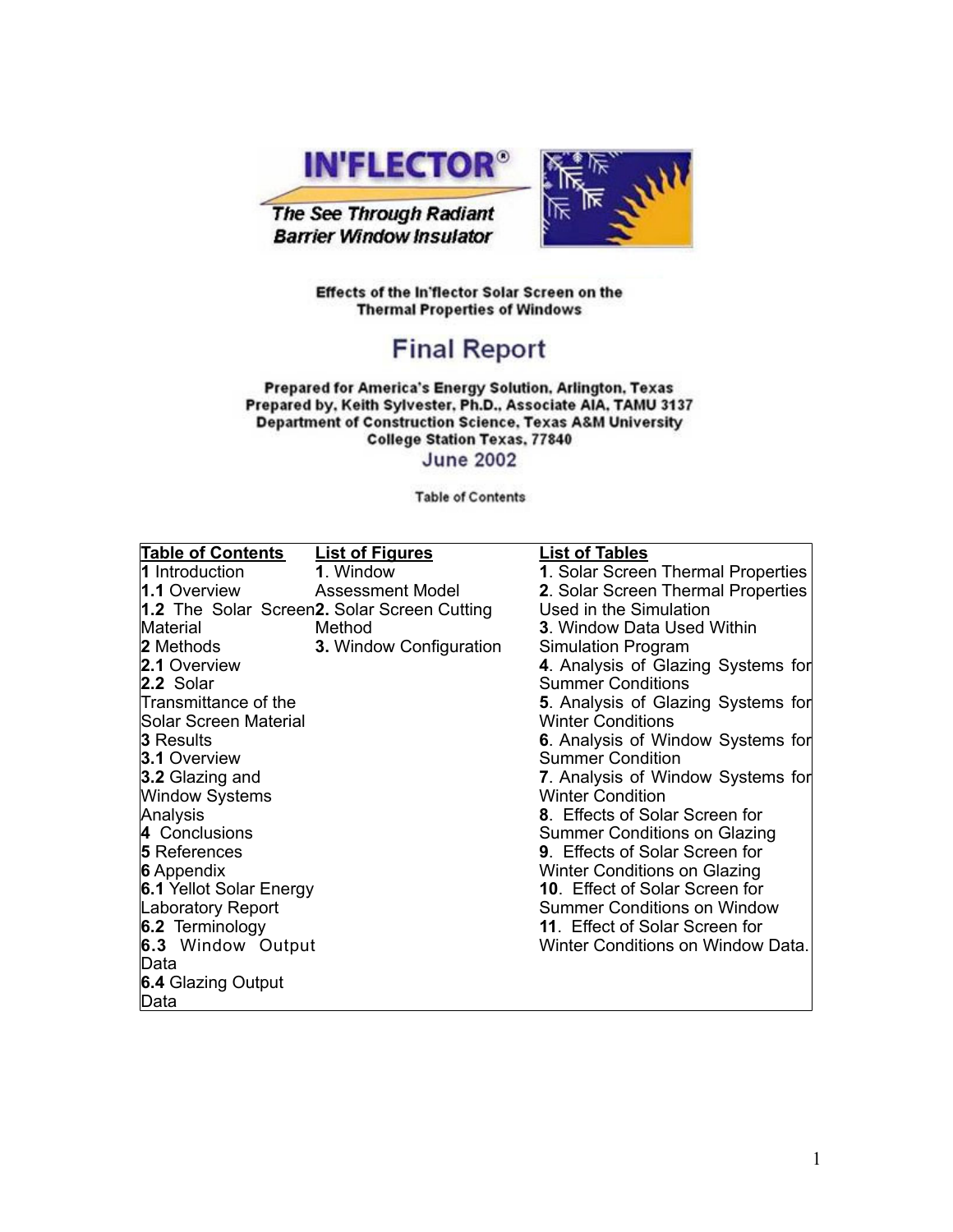# **1 Introduction**

### **1.1 Overview**

Today, many energy-saving shading options exist with a uniform means to determine their solar optical properties and their affects on the thermal properties of windows. Thus, with no recommended standards or procedures when making spectroradiometric measurements (NFRC 2002), this study uses industry accepted fenestration software to determine the thermal and optical effects of solar screen material on windows.

In this study, the thermal calculations for the window are made using the recommended Window 4.1 program (Finlayson et al. 1994). The thermal properties of the solar screen material were measured at the Yellott Solar Energy Laboratory under the direction of John Elliot Engineering Associates, Inc. (1982). See Appendix. In addition, the glass optical properties were determined using the spectral database for Varicon glass products. It is important to note that field measurements were not within the scope of this study.

#### **1.2 The Solar Screen Material**

The solar screen material is a three-layer material consisting of a transparent polyester film, a perforated vinyl screen, and a perforated aluminum film. It is designed to reflect heat outward during the summer months and to conduct heat inward during the winter months. However, this study makes no recommendations or assertions to the configuration of the solar screen material. Accordingly, the solar screen thermal properties are shown in Table 1 .

|                                       | Transmittance <sup>1</sup>  Reflectance <sup>1</sup>  Absorbtance <sup>1</sup>  Emittance |       |      |      |
|---------------------------------------|-------------------------------------------------------------------------------------------|-------|------|------|
| Aluminized <sub>0.28</sub><br>Surface |                                                                                           | 0.65  |      | 0.69 |
| B   a c k 0.30<br>Surface             |                                                                                           | IN 19 | 0.51 | 0.86 |

Table 1 . Solar Screen Thermal Properties

**1 The value was determined with the indicated surface facing the sun. Source: John Elliot Engineering Associates, Inc. (1982)**

In the case of the transparent polyester film, no values were determined. In this study, the polyester film is presumed to have no significant effect on the solar screen values. However, additional testing of the transparent polyester film is required.

## **2 Methods**

### **2.1 Overview**

This study developed a prototype, single glazed window using Window 4.1. The window was then modified by adding a second layer for the solar screen material.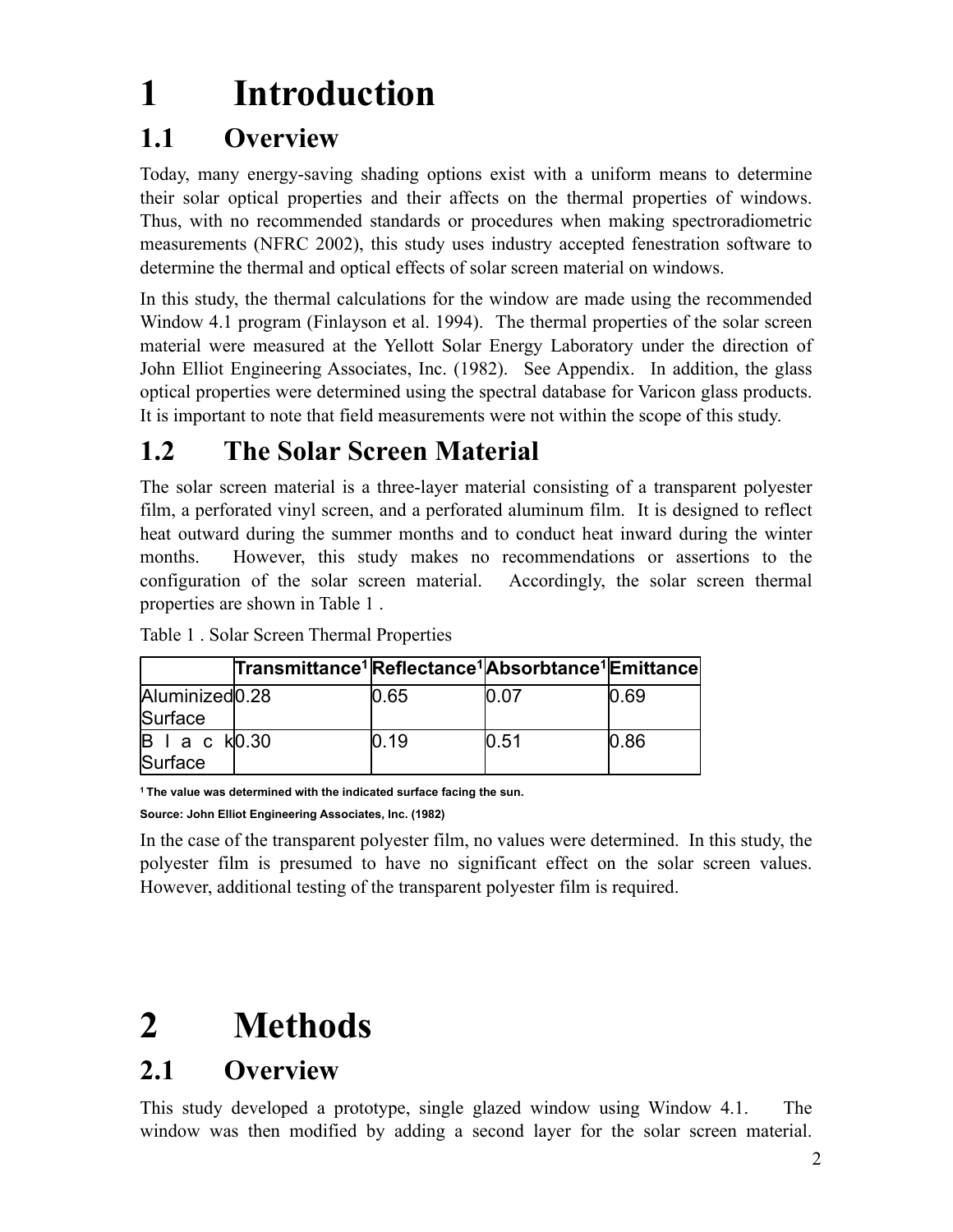Overall the study varied the winter and summer environmental conditions and the orientation of the solar screen. Four window conditions were studied using the optical data for 1/8 inch single pane glass manufactured by Varicon and compared to the base case for winter and summer conditions defined within the environmental conditions library. In this study ASHRAE winter conditions (for both U-VALUE and SOLAR subsets) and ASHRAE summer conditions (for both U-VALUE and SOLAR subsets) were used.

| A <sub>1</sub>        | A <sub>2</sub> |
|-----------------------|----------------|
| $B_1$ y <sub>11</sub> | $y_{12}$       |
| $B_2$ $Y_{21}$        | $Y_{22}$       |

#### **Figure 1 . Window Assessment Model**

Figure 1 is the model used to compare the window conditions. "A" represents the orientation of the solar screen (aluminized facing outward and black facing outward). "B" represents the environmental conditions used to develop the thermal properties of the window, which were summer and winter. To analyze the data, the U-value, the shading coefficient, the solar heat gain coefficient, and the visible transmittance of the four conditions were compared.



Figure 2 . Solar Screen Cutting Method.

#### **2.2 Solar Transmittance of the Solar Screen Material**

After review of the laboratory result discussed earlier in this report, transmittance of the solar screen material was reexamined. As a result, the transmittance values for the solar screen was determined using equations for circular cutting methods defined by Ishikawa (1994) and verified by Sylvester and Haberl (2000) ( Table 2 ). The transmittance, t, of the solar screen is determined by a defined relationship between the area of each unit hole, *S,* and the width of photovoltaic area between each hole, *W*, yielding,

$$
\tau = \frac{S}{\left(2\sqrt{\frac{S}{\pi}} + W\right)^2}
$$

for the circular laser cutting method. It is assumed that the solar screen material is designed to block all light equally, visible and infrared. Thus, the solar screen was given no spectral selectivity. The values used for the solar screen properties are shown in Table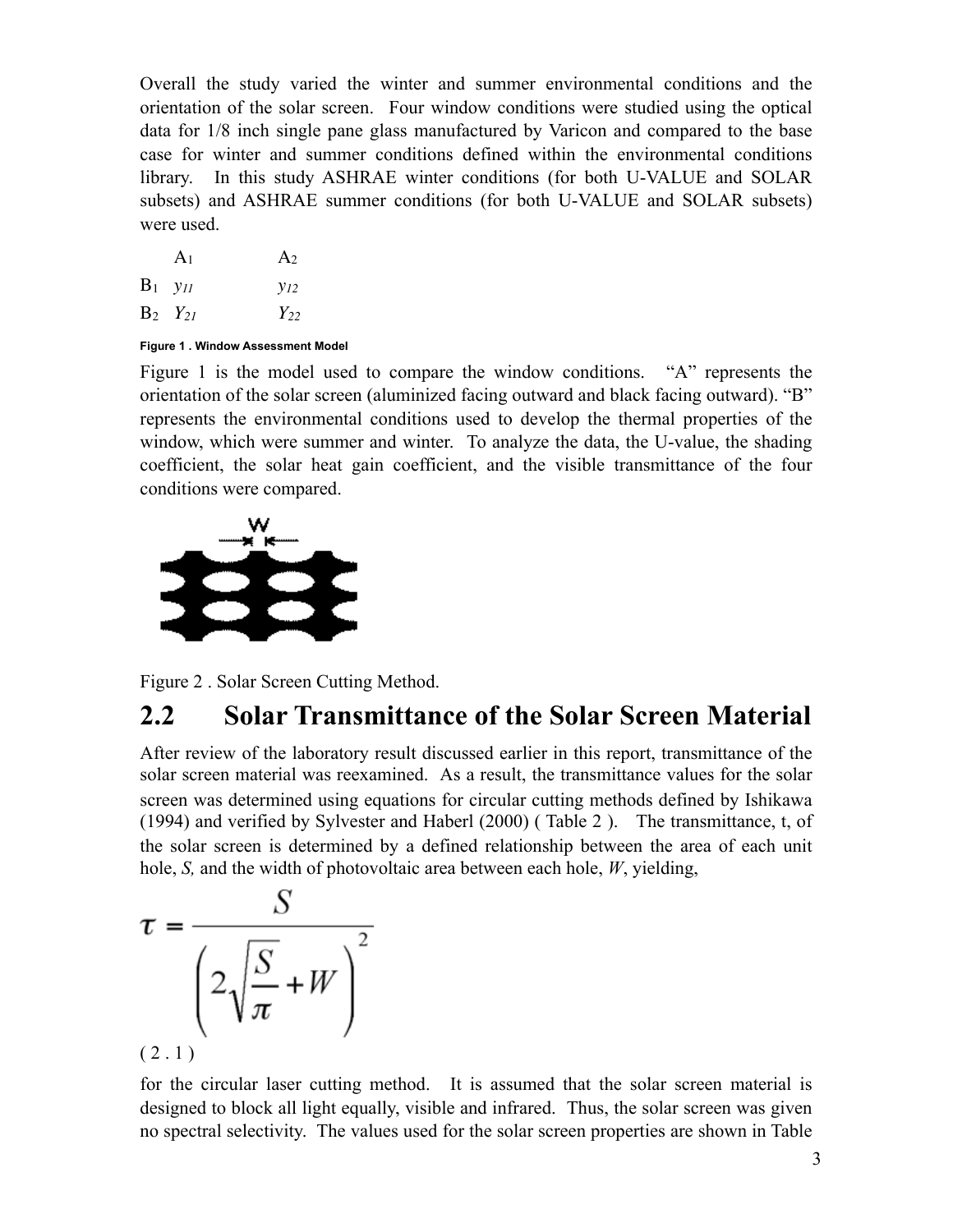2 . Please note that the calculated solar transmittance was 44% was used to adjust the original laboratory transmittance data. A transmittance of 35% was used because the sum of the transmittance (calculated) and reflectance (measured) cannot be greater that 100%.

|                                       | Transmittance <sup>1</sup> Reflectance <sup>2</sup> Absorbtance <sup>2</sup> Emittance |       |      |       |
|---------------------------------------|----------------------------------------------------------------------------------------|-------|------|-------|
| Aluminized <sub>0.35</sub><br>Surface |                                                                                        | 0.65  |      | 0.69  |
| B   a c k 0.35<br>Surface             |                                                                                        | IN 19 | 0.51 | 10.86 |

Table 2 . Solar Screen Thermal Properties Used in the Simulation

**1 This value was determined using the maximum allowable transmittance, which is less than are equal to the calculated value.**

**2 The value was determined with the indicated surface facing the sun.** 

**3 Results**

#### **3.1 Overview**

As discussed earlier, three conditions were simulated and compared. The base case used the single glazed system with no solar screen. For the four alternative conditions, the solar screen was added. The aluminized and black surfaces were analyzed for summer and winter conditions when facing outward.



Figure 3 . Window Configuration

Base on installation requirement of the In'flector solar screen, air was used as the gas within a two-inch gap between the two surfaces, which it is not a sealed space. Thus, some infiltration will occur, but it can only be quantified within an energy simulation of a select building. Overall, the simulated window is 48 inches in width and 72 inches in height and contained no breaks in the framing system (Figure 3). The glazing and solar screen values used in the simulation are shown in Table 3.

|                                                   | Thick Tsol <sup>1</sup> Rsol |  | Tvis $^2$ | <b>Rvis</b> |                                    | lTir | Emis | Keff                           |
|---------------------------------------------------|------------------------------|--|-----------|-------------|------------------------------------|------|------|--------------------------------|
|                                                   |                              |  |           |             |                                    |      |      |                                |
| Aluminized <sup>3</sup> 0.03120.35 0.6500.1900.35 |                              |  |           |             | 0.650 0.190 0.000 0.690 0.860 0.07 |      |      |                                |
| Black <sup>3</sup>                                | 0.0312 0.35 0.190 0.650 0.35 |  |           |             | 0.190 0.650 0.000 0.860 0.690 0.51 |      |      |                                |
| 1/8 glazing 0.120 0.834 0.075 0.075 0.899         |                              |  |           |             |                                    |      |      | 0.0820.0820.0000.8400.8400.520 |

Table 3 . Window Data Used Within Simulation Program

**1 This value was determined using the maximum allowable transmittance, which is less than are equal to the calculated value.**

**2 This value was not measured in the laboratory experiment. Thus, the study assumes it to be equal to the total solar.**

**3 The indicated surface faces outward for the listed values.**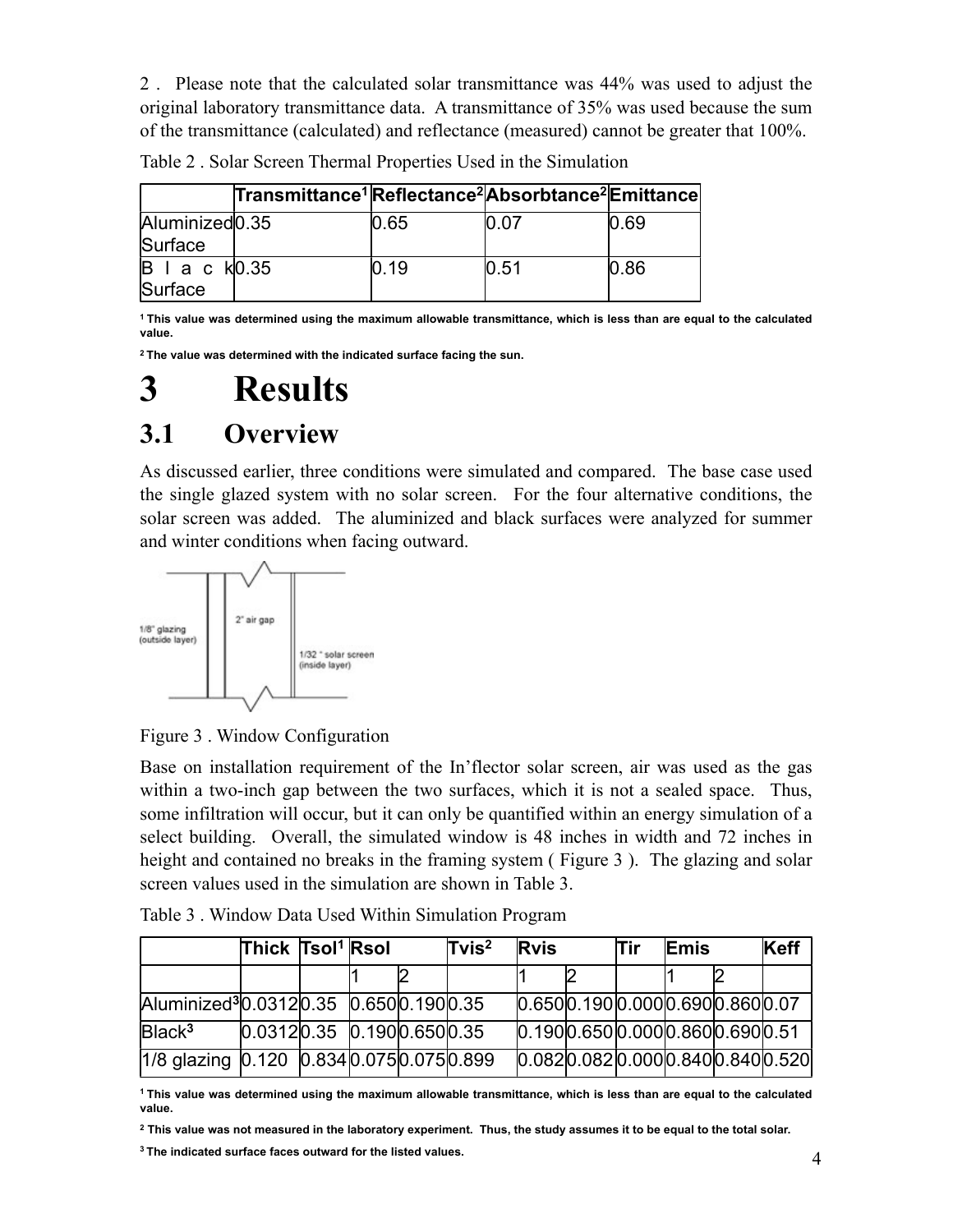#### **3.2 Glazing and Window Systems Analysis**

The results show that the glazing performs best with the aluminized surface facing outward during the summer for all thermal properties ( Table 4 ). In the case of the winter condition, the glazing performs better with the black surface facing outward. However, the thermal performance of the window shows no significant change for the orientation of the window ( Table 5 ).

| WindowKeff       |                     | WidthUc |                       |           | <b>SCc SHGCcVTc</b> |      |
|------------------|---------------------|---------|-----------------------|-----------|---------------------|------|
| <b>Condition</b> | $(Btu/h -$<br>ft-F) | (in.)   | $(Btu/h -$<br>$ft-F)$ |           |                     |      |
| Base             |                     | 0.120   | 1.03                  | 1.00 0.86 |                     | 0.90 |
| <b>Black</b>     |                     | 2.151   | 0.54                  | 0.45 0.39 |                     | 0.33 |
| Aluminized  -    |                     | 2.151   | 0.49                  | 0.37      | 0.32                | 0.32 |

Table 4 . Analysis of Glazing Systems for Summer Conditions

|  |  |  | Table 5. Analysis of Glazing Systems for Winter Conditions |
|--|--|--|------------------------------------------------------------|
|  |  |  |                                                            |

| WindowKeff              |                           | WidthUc |                       | <b>SCc SHGCcVTc</b> |      |
|-------------------------|---------------------------|---------|-----------------------|---------------------|------|
| <b>Condition</b>        | $(Btu/h-(in.)$<br>$ft-F)$ |         | $(Btu/h -$<br>$ft-F)$ |                     |      |
| Base                    |                           | 0.120   | 1.11                  |                     | 0.90 |
| <b>Black</b>            | 0.1544 2.151              |         | 0.50                  |                     | 0.33 |
| Aluminized 0.1697 2.151 |                           |         | 0.51                  |                     | 0.32 |

To further analyze the glazing, a frame was added to factor a typical frame effect. This condition will now be referred to as the window system ( Figure 4 ).

| <b>Type</b> | Source                   | $\mathbf{u}$            | - $E$ d g eWidth Abs |            |  |
|-------------|--------------------------|-------------------------|----------------------|------------|--|
|             |                          | Value Corr <sup>1</sup> |                      |            |  |
|             | Aluminum withASH/LBL 1.9 |                         |                      | 2.250 0.90 |  |
| no breaks   |                          |                         |                      |            |  |

Figure 4 . Frame Values used in the Simulation

**1 The fifth correlation is recommend when modeling single glazing (Arasteh, 1989). More research of these correlations is required.**

As expected, the frame effect negatively affected the performance of the window system. Likewise, as with the glazing, the results show that the window system performs best with the aluminized surface facing outward during the summer (Table 6). In the case of the winter condition, the window system performs better with the black surface facing outward. However, the window's performance shows no significant change for the orientation of the window ( Table 7 ).

Table 6 . Analysis of Window Systems for Summer Condition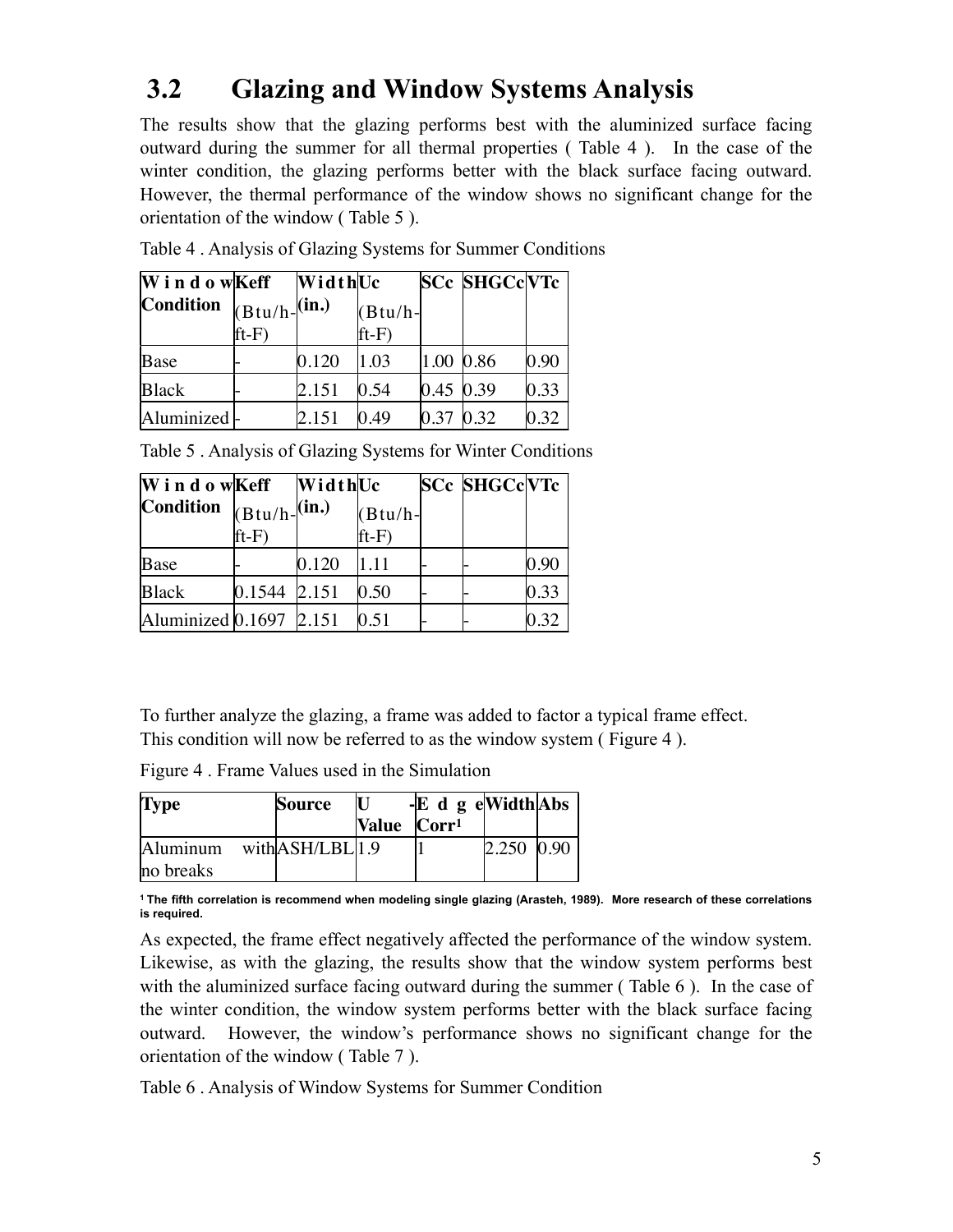| Window <sub>U</sub> |               | <b>SC</b> | <b>SHGC VT</b> |      |
|---------------------|---------------|-----------|----------------|------|
| <b>Condition</b>    | $(Btu/h-ft2)$ |           |                |      |
|                     |               |           |                |      |
| Base                | 1.16          | 0.95 0.82 |                | 0.76 |
| <b>Black</b>        | 0.76          | 0.49 0.42 |                | 0.28 |
| Aluminized          | 0.72          | 0.42 0.36 |                | 0.27 |

Table 7 . Analysis of Window Systems for Winter Condition

| W i n d o wU     |              | <b>SC</b> | <b>SHGC VT</b> |      |
|------------------|--------------|-----------|----------------|------|
| <b>Condition</b> | $(Btu/h-ft2$ |           |                |      |
| Base             | 1.23         |           |                | 0.76 |
| <b>Black</b>     | 0.72         |           |                | 0.28 |
| Aluminized       | 0.74         |           |                | 127  |

### **4 Conclusions**

As noted earlier the scope of this study included simulation testing only base on previously measured thermal properties of the In'flector solar screen and existing optical data for the glazing.As seen in the results, the data shows that the heat gain attributed to the windows of a building using the In'flector solar glazing will be significantly reduced. Specifically, the U-value of the glazing improved by an average of 54% for the winter condition and 50% for the summer condition ( Table 8 ; Table 9 ). It is also noted that the system performs best with the aluminized system facing outward during the summer and with the black surface facing outward during the winter. When factoring framing, the Uvalue of the window system improved by an average of 41% for the winter condition and 36% for the summer condition ( Table 10 ; Table 11 ).

| W i n d o w Uc<br>Condition $ $ <sub>(Btu/h-</sub> $ $ | $ft^2-F$ | SCc SHGCcVTc            |  |
|--------------------------------------------------------|----------|-------------------------|--|
| Base                                                   |          |                         |  |
| <b>Black</b>                                           |          | 47.6% 55.0% 54.7% 63.3% |  |

Table 8 . Effects of Solar Screen for Summer Conditions on Glazing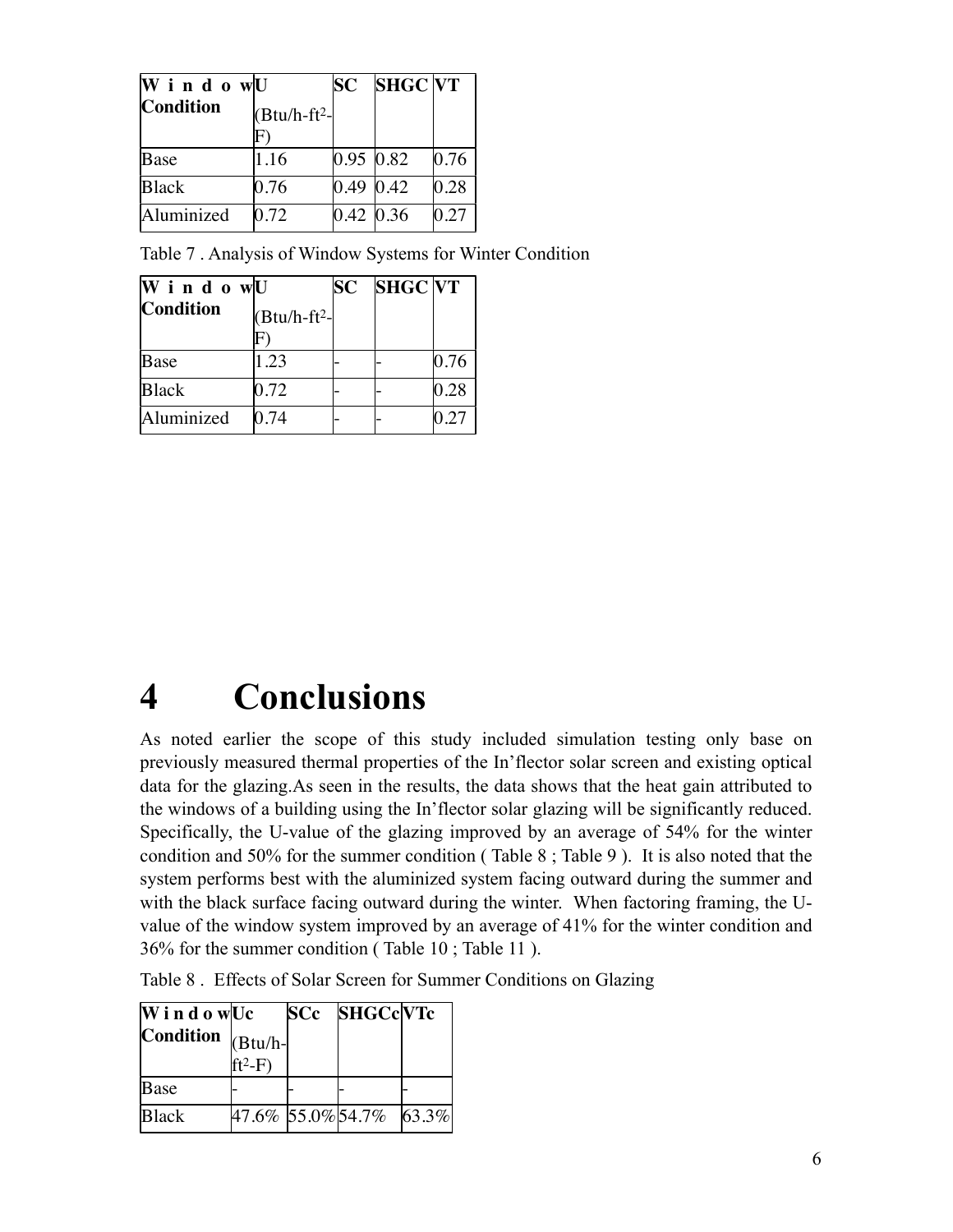Aluminized 52.4% 63.0% 62.8% 64.4%

| W i n d o wUc    |                       | <b>SCcSHGCcVTc</b> |       |
|------------------|-----------------------|--------------------|-------|
| <b>Condition</b> | $ Btu/h-$<br>$ft^2-F$ |                    |       |
| Base             |                       |                    |       |
| <b>Black</b>     | 55.0%                 |                    | 63.3% |
| Aluminized 54.1% |                       |                    | 64.4% |

Table 9 . Effects of Solar Screen for Winter Conditions on Glazing

Like the glazing only condition, the window system performs best with the aluminized system facing outward during the summer and with the black surface facing outward during the winter. In addition, the framing around the window has a significant effect on the window's overall performance and requires a more detailed analysis and accurate framing data to improve the predictive capability of the simulation for a select building.

Table 10 . Effect of Solar Screen for Summer Conditions on Window

| W i n d o wU     |                   | <b>SC</b> | <b>SHGC VT</b>         |  |
|------------------|-------------------|-----------|------------------------|--|
| <b>Condition</b> | $(Btu/h-ft2$<br>۲ |           |                        |  |
| Base             |                   |           |                        |  |
| <b>Black</b>     | 34.5%             |           | 48.4% 48.8% 63.2%      |  |
| Aluminized       | 37.9%             |           | $55.8\%$ 56.1\% 64.5\% |  |

Table 11 . Effect of Solar Screen for Winter Conditions on Window

| Window <sub>U</sub> |                   | <b>SC</b> | <b>SHGC VT</b> |       |
|---------------------|-------------------|-----------|----------------|-------|
| <b>Condition</b>    | $(Btu/h-ft2$<br>۲ |           |                |       |
| Base                |                   |           |                |       |
| <b>Black</b>        | 41.5%             |           |                | 63.2% |
| Aluminized          | 39.8%             |           |                | 64.5% |

In review of these findings, the researcher recommends three levels of analysis: 1) glazing specific window analysis, 2) glazing and framing specific window analysis, and 3) a thermal energy simulation of the selected building which uses specific glazing and framing data to determine an overall effect of the window glazing on the energy consumption of the building. A thermal simulation of a select building would factor the building's materials, configuration, and mechanical systems.

### **5 References**

Arasteh, D., 1989. An Analysis of Edge Heat Transfer in Residential Windows. Presented at the ASHRAE/DOE/BTECC/CIBSE Conference on Thermal Performance of the Exterior Envelopes of Buildings IV, Orlando, Florida, December 4-7, 1989.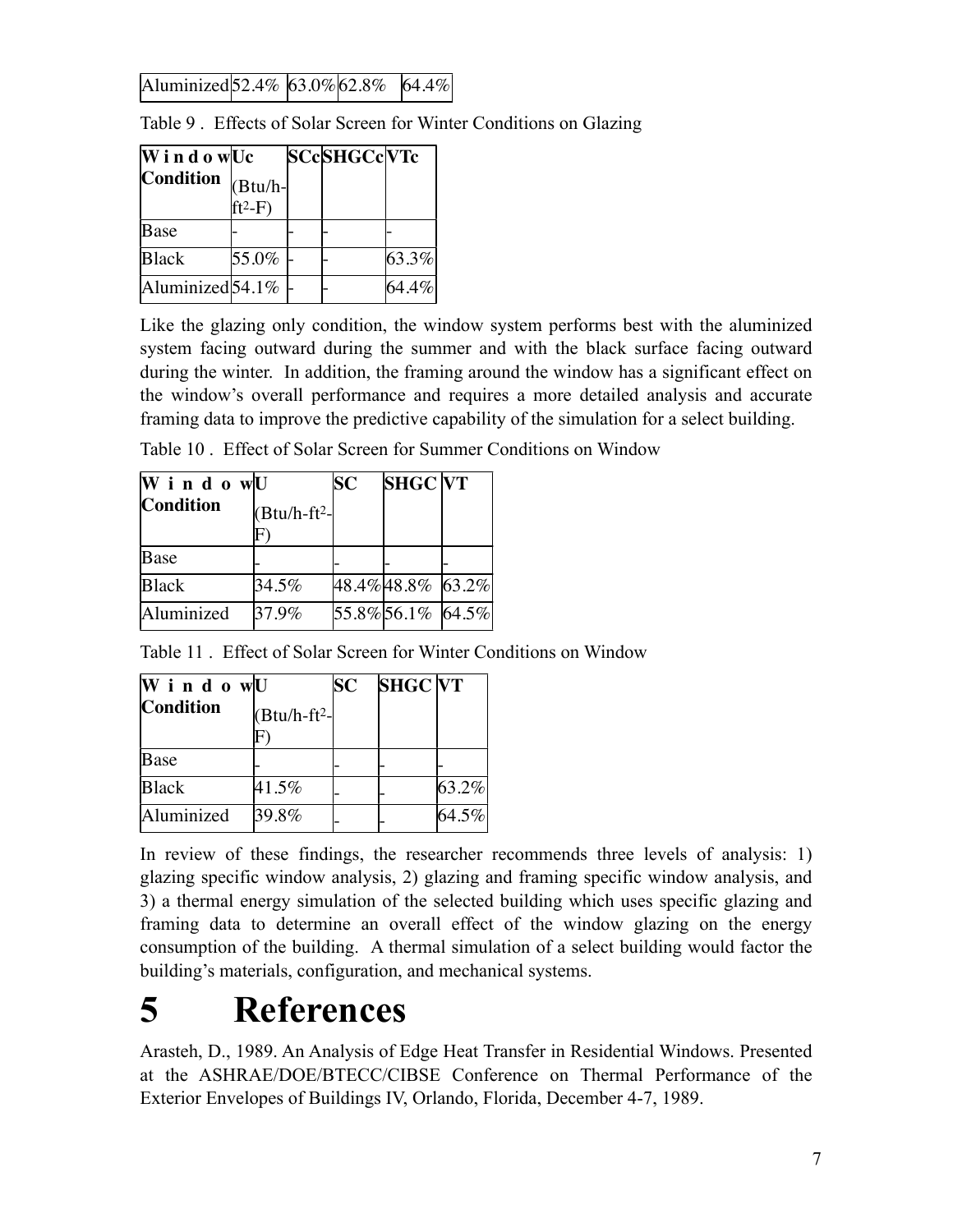Sylvester, K. and J. Haberl. 2000. Semi Transparent PV Glazing: Development of Window Properties for Input Within the DOE-2 Window Library. Solar 2000 Conference Proceedings. American Solar Energy Society. Madison, Wisconsin (June) (CD-ROM).

NFRC, 2002. NFRC 300: Standard Test Method for Determining the Solar and Infrared Optical Properties of Glazing materials and Fading Resistance Systems. National Fenestration Rating Council.

Yellot, J. and D. Talt, 1982. Report No. 8219-1. John Yellott Engineering Associates, Inc. Phoenix, AR.

E. Finlayson, D. Arasteh, C. Huizenga, M. Rubin, S. Reilly (1993). Window 4.0: Documentation of Calculation Procedures. LBL-33943, Windows and Daylighting Group, Lawrence Berkeley Laboratory, Berkeley, CA 94720.

Ishikawa, N. 1994. Building Integrated PV Mounting Technologies in Japan, *Proceeding of the Third International Workshop on Photovoltaics in Buildings*. Cambridge, MA. (September).

### **6 Appendix**

#### **6.1 Yellot Solar Energy Laboratory Report**

#### **6.2 Terminology**

Abs: frame absorptance for solar radiation at normal incidence.

Emis: infrared emittance of the glazing layer (exterior facing surface is 1, and interior oriented surface is 2).

Keff: a conductivity or effective conductivity of a window component (frame, divider, glass, gap)

Rsol: solar reflectance of the glazing layer (exterior-facing surface is 1, and interiorfacing surface is 2).

Rvis: visible reflectance (exterior-facing surface is 1, and interior-facing surface is 2).

Rb: the back (interior) surface reflectance of a glazing system

Rf: the front (exterior) surface reflectance of a glazing system

SC: the shading coefficient for the total window system representing the ratio of the solar heat gain through the window system relative to that through 3 mm (1/8") clear glass at normal incidence.

SCc: the shading coefficient for the glazing system (center-of-glass).

SHGC: the solar heat gain coefficient of the total window system representing the solar heat gain through the window system relative to the incident solar radiation.

SHGCc: the solar heat gain coefficient for the glazing system (center-of-glass) only.

Source: source of information for a frame or divider element.

Thick: glass thickness (SI:mm, IP:in).